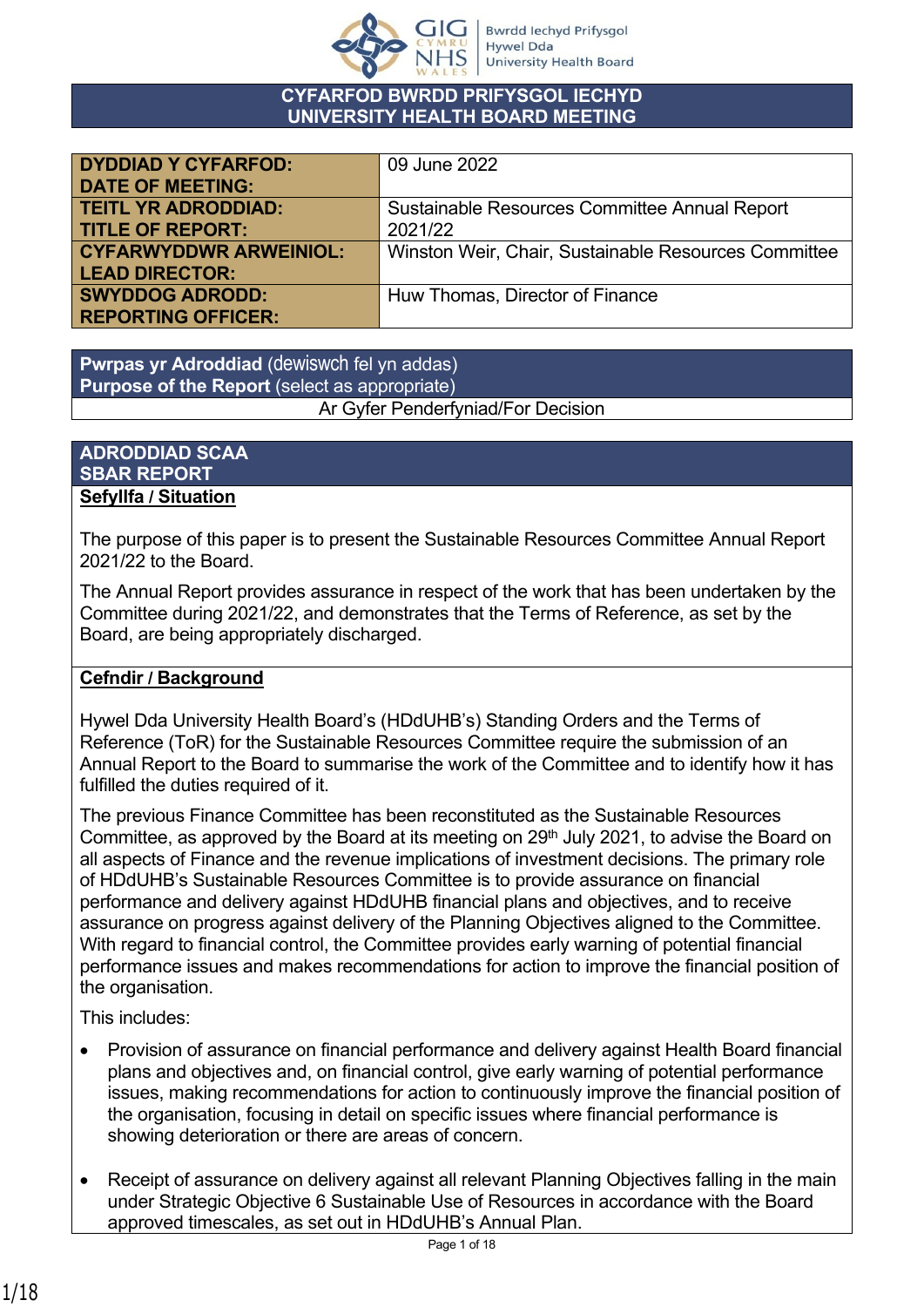- Scrutiny and provision of oversight of financial and revenue consequences of investment planning (both short term and in relation to longer term sustainability).
- Review of financial performance and review any areas of financial concern, and report to the Board.
- Detailed scrutiny of all aspects of financial performance, the financial implications of major business cases, projects, and proposed investment decisions on behalf of the Board.
- Regular review of contractual performance with key delivery partners.
- Seeking assurance on the management of principal risks within the Board Assurance Framework (BAF) and Corporate Risk Register (CRR) allocated to the Committee and provision of assurance to the Board that risks are being managed effectively, reporting any areas of significant concern e.g., where risk tolerance is exceeded, lack of timely action.
- Recommending acceptance of risks that cannot be brought within the UHBs risk appetite/tolerance to the Board through the Committee Update Report.
- Receipt of assurance through Sub-Committee Update Reports and other management/task & finish group reports that risks relating to their areas are being effectively managed across the whole of the Health Board's activities (including for hosted services and through partnerships and Joint Committees as appropriate.

#### **Asesiad / Assessment**

The Sustainable Resources Committee has been established as a Committee of the HDdUHB and constituted from 1<sup>st</sup> August 2021, with the Terms of Reference being approved by the Board at its meeting on 29<sup>th</sup> July 2021.

This Annual Report outlines how the Sustainable Resources Committee has complied with the duties set through its Terms of Reference and identifies key actions to address developments.

#### **Constitution**

The core membership of the Committee is comprised of:

- Independent Member (Chair)
- Independent Member (Vice Chair)
- 3 x Independent Members

The following 'In Attendance' Members have also been identified to serve on the Committee:

- Director of Finance
- Director of Operations
- Director of Primary Care, Community and Long Term Care
- Other Lead Executives to be invited to attend for relevant Planning Objectives aligned to the Committee i.e. Medical Director/Deputy CEO (for PO 6D, 6E, 6F), Director of Strategic Development & Operational Planning (for PO 6G)

#### **Meetings**

The Sustainable Resources Committee is directly accountable to the Board for its performance, and it provides assurance to the Board, either through a formal written update report or through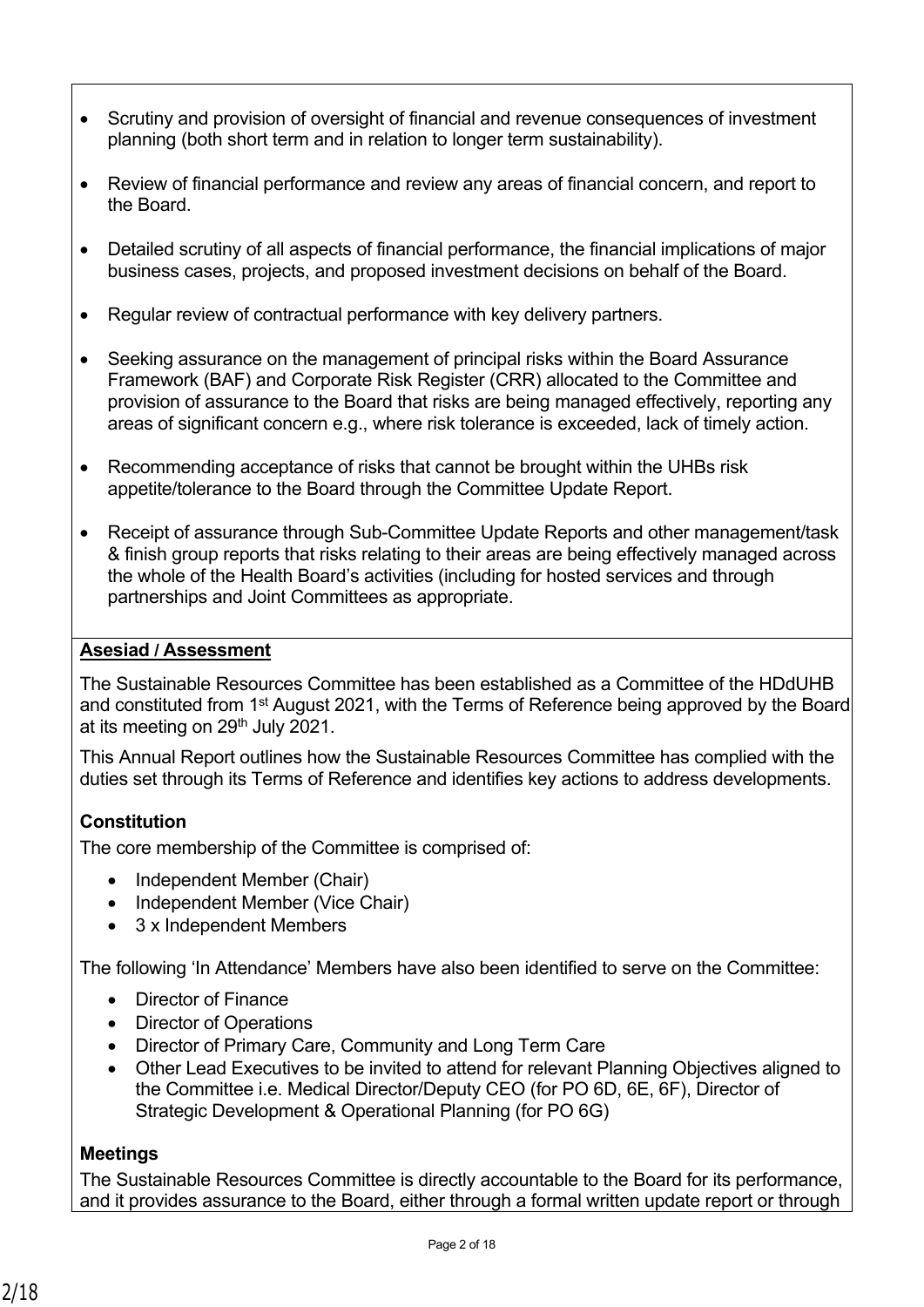a verbal update, which is received at each subsequent Board meeting. A full set of papers for each Committee meeting is routinely made available on-line from the Health Board's website.

During 2021/22, the Sustainable Resources Committee meetings were held bi-monthly as follows:

- 23<sup>rd</sup> August 2021
- 28th October 2021
- 21st December 2021
- 23rd February 2022

# **Areas of Responsibility**

In discharging its duties, the Sustainable Resources Committee has undertaken work during 2021/22 against the following areas of responsibility in relation to its Terms of Reference:

## **Discussion Items**

At each meeting the Committee is presented with the following papers to scrutinise with regard to the in-year financial position:

- o Finance Report and Forecast (including Monthly Monitoring Return to Welsh Government (WG)
- o Healthcare Contracting. Commissioning and Outsourcing Update Report
- o Financial Risks and Mitigation
- o Financial Plan Development

The following papers are also presented to the Committee on a regular basis:

o Social Value and Carbon Reporting

## • **Finance Report and Forecast –**

 $\circ$  **Finance Report and Financial Forecast Month 4** – at its meeting held on 23<sup>rd</sup> August 2021, the Committee was informed that the Health Board's Interim Financial Plan is to deliver a deficit of £25m in 2021/22, after recurrent savings of £16m. This is following WG guidance to anticipate £32.4m of funding to nonrecurrently offset the underlying position brought forward from 2020/21.The Committee noted that before recognising the COVID-19 WG funding in-month, the Month 4 variance to breakeven is £5.9m, with the Month 4 financial position a breakeven against a deficit plan of £2.1m, after utilising £3.9m of WG funding for COVID-19, having offset £0.1m of cost reductions recognised due to reduced operational activity levels. The Committee further noted the continuation of pressures from winter through the summer such as Unscheduled Care pressures, fragility of the social care system, and restricted GP access, resulting in an increase in presentations at the front door. The Committee received assurance of the actions taken as a result of the Month 4 position, including a review at a directorate level of the key operational drivers contributing to the financial deficit, and a review at an executive level to understand the cost containment strategies of ongoing pressures. The Committee discussed the cost value related to staff sickness levels due to stress related issues, noting the challenges in identifying the reasons for sickness and the limited quality of data available via the Electronic Staff Record (ESR). The Committee recognised the importance of operational teams working with Finance Business Partners to ensure the identification of recurrent savings, with plans in place operationally to manage the demand in the system, which are to be developed to quantify the financial benefit.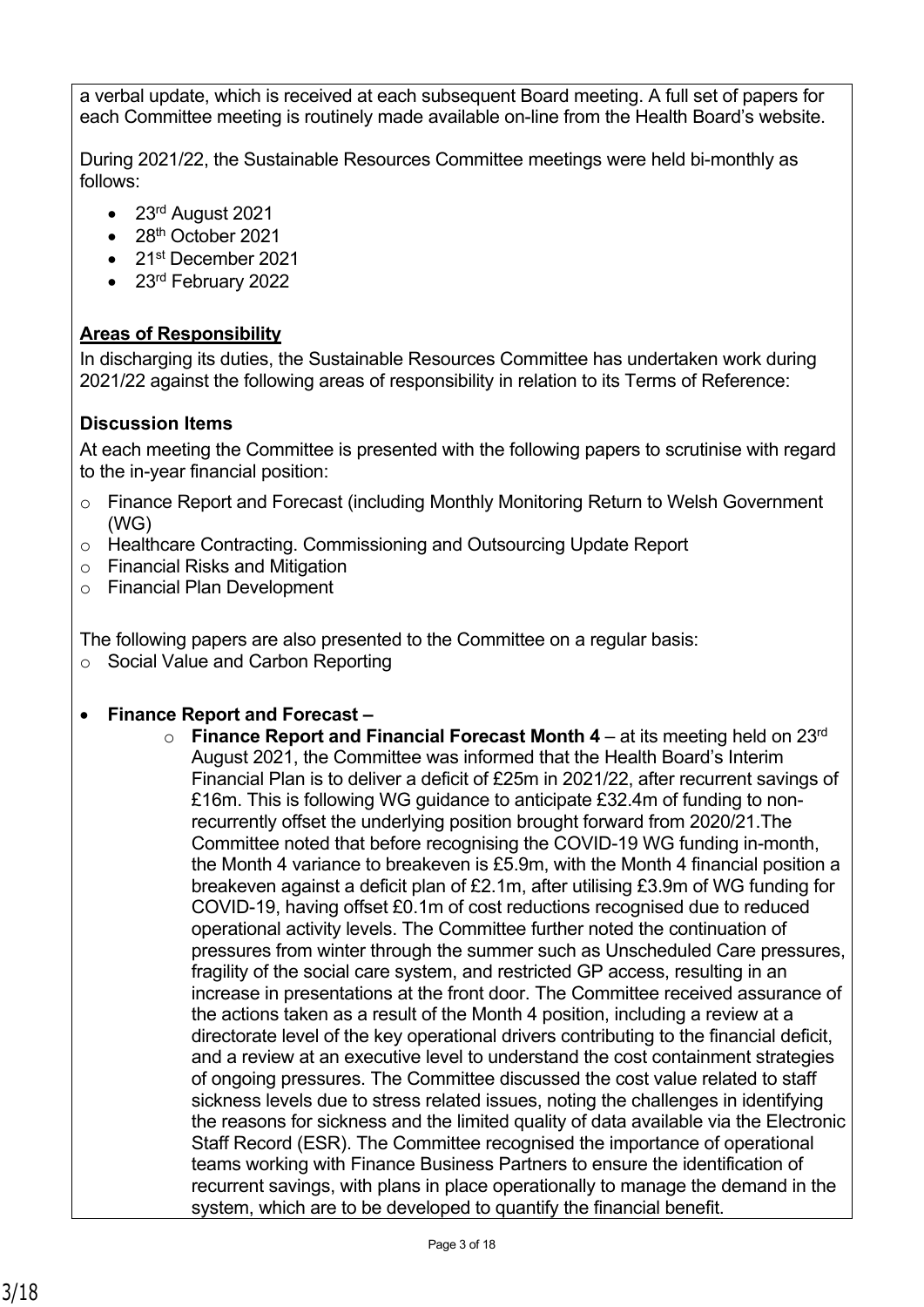- o **Finance Report and Financial Forecast Month 6** at its meeting held on 28th October 2021, the Committee noted that, before recognising the COVID-19 WG funding in-month, the Month 6 variance is £4.9m deficit. The Committee noted that the in-year delivery of the planned deficit is now considered low risk. However, there is a likely deterioration in the underlying deficit from £57.4m in 2020/21 to £68.9m in 2021/22 if further recurrent savings schemes of £11.5m are not identified in-year. The additional costs incurred in Month 6 due to the impact of the COVID-19 pandemic is £5.7m (Month 5, £4.2m). Costs associated with the Public Health Mass Vaccination centres increased due to additional Nurse capacity requirement to support the roll out of the booster programme, and drug expenditure in relation to the catch up vaccination programme for children. The Committee noted the cost reductions of dental contractual payments, resulting in six months' worth of payments affecting the Month 6 position. The Committee also noted the receipt of Elective Recovery funding of £21.2m and received confirmation that the Health Board will not be required to return any remaining monies to WG. Discussions would be held internally on how this funding could be used to make core capacity more resilient. The Committee recognised the need for a degree of creativity on how the money is spent, focusing on planned care recovery, acknowledging that the key challenge is the non-recurrent nature of the funding which will need to be spent by March 2022. The Committee noted the next steps within the report regarding the ongoing work with policy leads in respect of Elective Recovery Plans and engagement with partner organisations to develop plans to address the issues within the Primary Care and Social Care sectors, whilst working with operational teams to develop robust and deliverable recurrent saving schemes in line with the Health Board's Strategy and roadmap to financial sustainability.
- o **Finance Report and Financial Forecast Month 8, 2021/22** at its meeting held on 21<sup>st</sup> December 2021, the Committee was informed that the Health Board is requesting strategic cash assistance for 2021/22 of £16m, which represents the current forecast deficit of £25m, reduced by £9m due to management of year end creditors. The Committee noted that before recognising the COVID-19 WG funding in-month, the Month 8 variance is £5.3m deficit. The Committee further noted that the in-year delivery of the planned deficit is now considered low risk, recognising that the Health Board has limited the risk of any significant increase in workforce expenditure given the current restricted supply. Savings this year have been achieved, largely on a non-recurrent basis. However, there is a deterioration in the underlying deficit from £57.4m in 2020/21 to £68.9m in 2021/22 if further recurrent savings schemes of £11.5m are not identified. The additional costs incurred in M8 due to the impact of the COVID-19 pandemic is £4.9m (M7, £4.0m). The primary reason for the increase in COVID-19 expenditure from M7 is due to the acceleration in the delivery of the Health Board's Elective Recovery plans (£0.5m) and a step in Local Authority expenditure in respect of the Tracing programme (£0.2m). The Committee received assurance on achievement of the £25m deficit position by year end due to the fact that the system is operating at full capacity and therefore the associated ability to spend is limited.
- o **Finance Report and Financial Forecast Month 10, 2021/22** at its meeting held on 23rd February 2022, the Committee was advised that, following guidance from WG to recognise £32.4m of non-recurrent funding, the deficit for the year has been reduced from £57.4m to £25m.The Committee noted that, before recognising the COVID-19 WG funding in-month, the M10 variance to breakeven is £9.4m. The additional costs incurred in M8 due to the impact of the COVID-19 pandemic is £9.3m (Month 9, £6.8m). The Committee was informed that the primary reason for the increase in COVID-19 expenditure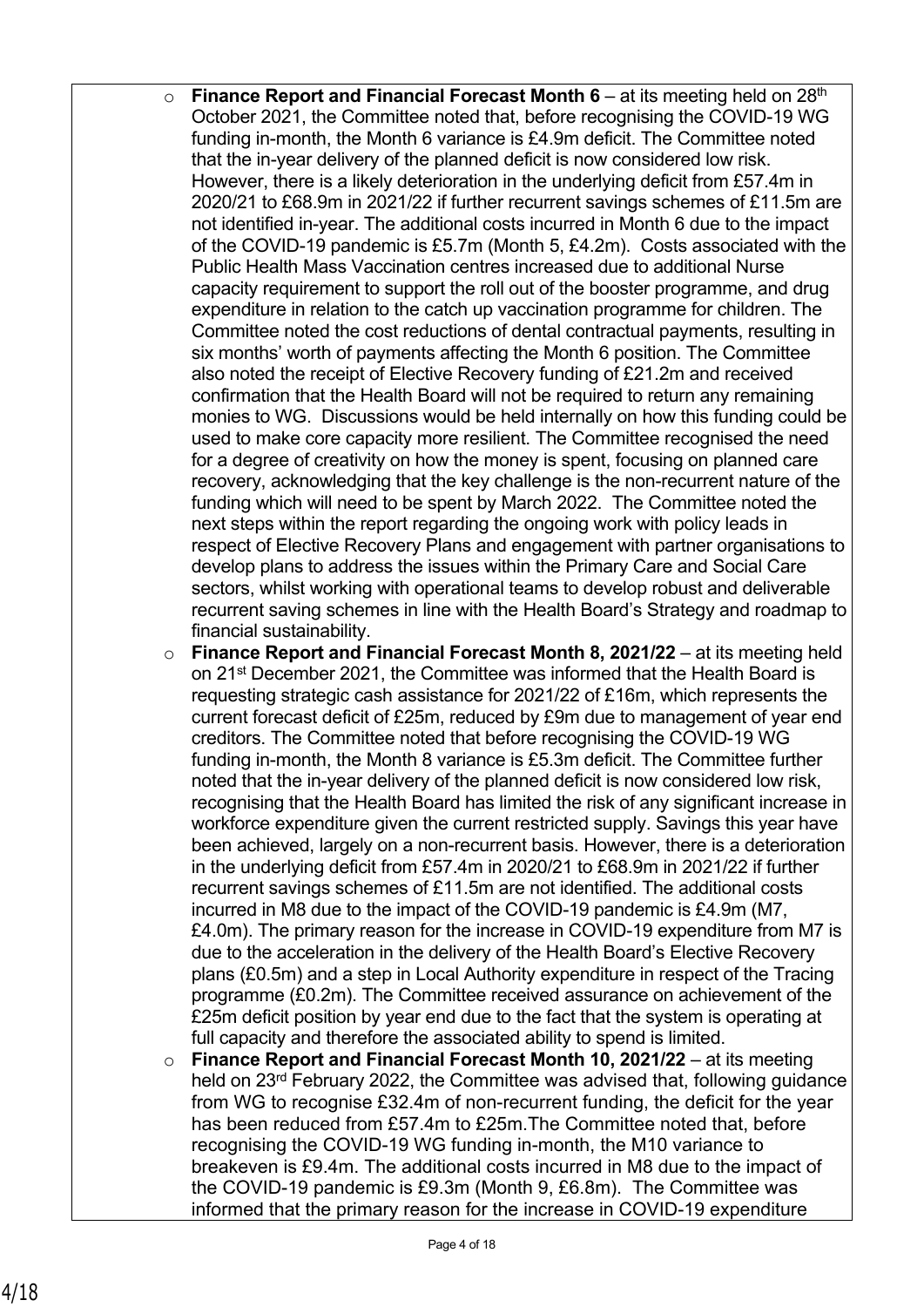from Month 9 is due to acceleration in the delivery of the Health Board's Elective Recovery Plans (£1.0m) and the purchase of infusion pumps as part of the Elective Recovery Plan strategic investments (£1.4m). Therefore, the M10 Health Board financial position is an overspend of £0.1m against a deficit plan of £2.1m, after utilising £9.3m of WG funding for COVID-19, having offset cost reductions recognised due to reduced operational activity levels. The Committee received assurance that there is no change to the Health Board's deficit position and there are no areas of significant concern. In relation to the savings target of £16m and the identification of recurrent savings going into 2022/23, the Committee was advised that the Health Board will be carrying forward a challenge of £11m into 2022/23, with delivery of £4.3m recurrent savings for 2021/22. The importance of service transformation in order to address the current financial issues was reiterated, and the Committee looked forward to a discussion on these initiatives at future meetings.

• **Healthcare Contracting Update** – at its meeting held on 23rd August 2021, the Committee received the Healthcare Contracting Update, outlining the principles underpinning the All Wales Long Term Agreement (LTA) block arrangements, which have been drafted to provide financial and quality assurances to both Providers and Commissioners. The Committee noted that Cardiology and Neurology are exceeding the value and activity plan, and are mitigating, in part, the levels of underperformance in other areas. The Committee was informed that Siponimod, a drug for neurological decline in MS patients, may become available in 2021/22. In terms of HDdUHB patients awaiting treatment at Cardiff and Vale University Health Board (CVUHB), the Committee was assured that HDdUHB would continue to work closely with CVUHB's Assistant Director of Commissioning to support the on-going reduction in patients waiting more than 36 weeks. The Committee also received assurance that steps are being taken to mitigate the risk of diminishing service improvement when block arrangements are brought to an end. At its meeting held on 21st December 2021, the Committee noted that the Year to Date (YTD) financial delivery is £1,066m relating to outsourced activity, with the majority of expenditure attributed to Ophthalmology Services under HDdUHB's previous contract with Werndale Hospital. The Committee received assurance that daily meetings are being held between HDdUHB and the independent sector providers to understand the position and to increase the level of patient activity over the coming weeks and months. The Committee noted that the availability of capacity has become extremely challenging, predominately due to limited overall independent sector capacity. This limited supply is being met with unprecedented demand from other Health Boards, Clinical Commissioning Groups (CCGs) and NHS Trusts. Consequently, a governance process has been developed as ratified by the Board at its meeting on  $25<sup>th</sup>$  November 2021. At its meeting held on  $23<sup>rd</sup>$  February 2022, the Committee was advised of an increase in outsourcing forecast for February and March 2022, which has been due to the success of improved cross directorate working between the Planned Care team, Finance Business Partners and the Head of Commissioning. Additionally, the independent sector has also been able to staff theatre lists, which had been an issue prior to the new year. The Committee received assurance that both Patient Reported Outcome Measures (PROMs) and Patient Reported Experience Measures (PREMs) are now attached to contracts. Regarding LTAs for 2022/23, the Committee was advised that in the event that NHS Wales confirms a return to normality, subsequent LTAs should reflect this. Whilst a phased hybrid model may be an option going forward, the Health Board cannot plan on the basis of returning to pre-pandemic levels if this is not reflected in the LTAs. The Committee received assurance that that the aim is to embed outcomes capture into a longer term contracting framework, with a possible hybrid arrangement to be implemented for 2022/23.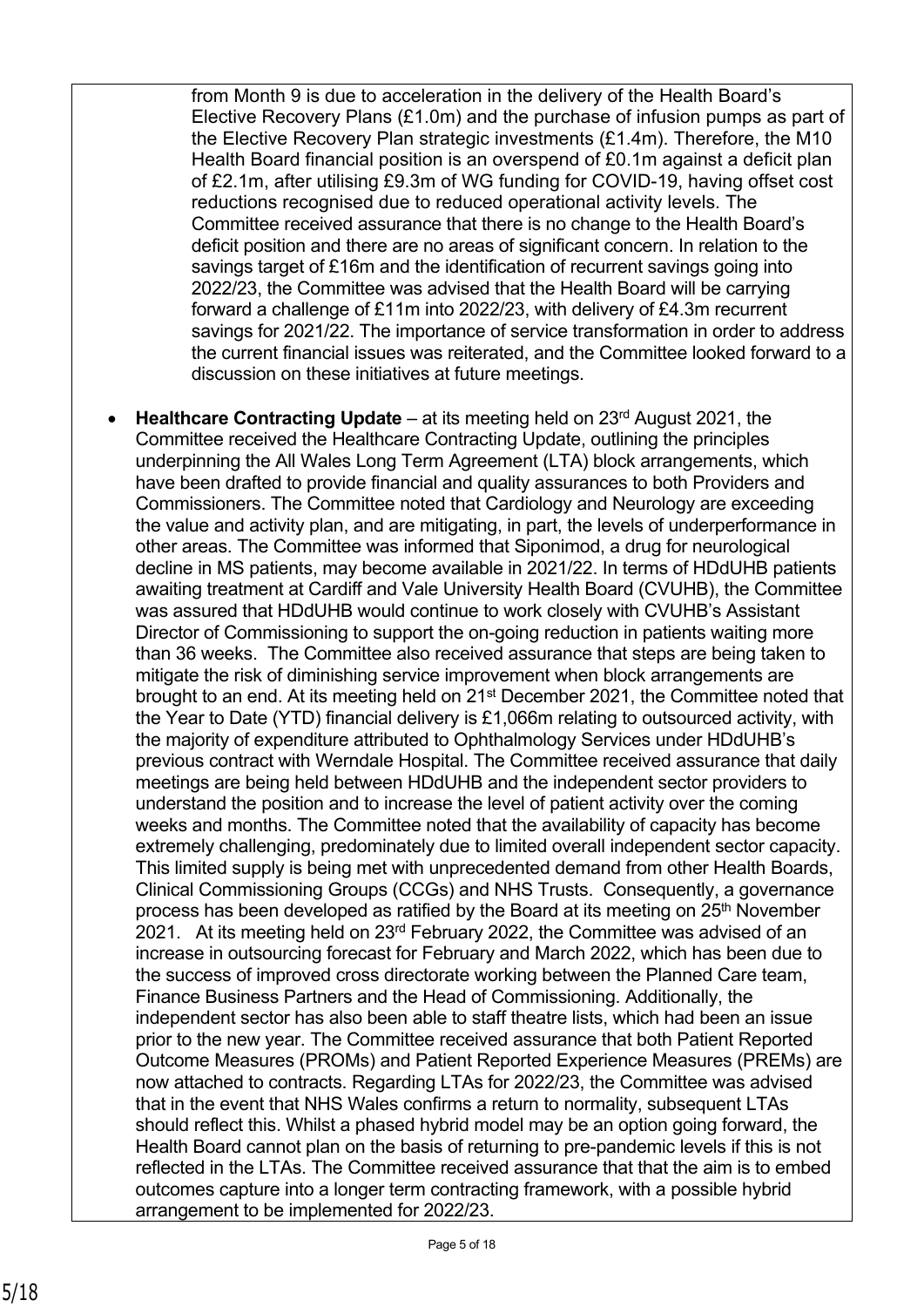- **Corporate Financial Risk Reports**  the Corporate Risk reports were presented to the Committee for scrutiny at its meetings held in August, October, and December 2021, and in February 2022. At the Committee meeting held on 23rd August 2021, the Committee noted the addition of Risk 1163; *risk to the delivery of the Health Board's draft interim Financial Plan for 2021/22 of a £25.0m deficit*. The Committee noted the closure of Risk 646; *ability to achieve financial sustainability over medium term*, and received assurance that the risk has been replaced. The Committee was further assured that the risk has been escalated for inclusion on the BAF as a Principal Risk, for presentation to the Board in September 2021, following which it will be allocated to the relevant Committee to oversee. The Committee noted Risk 451; *Cyber Security Breach*, and the actions undertaken to date including recruitment of an in-house cyber security expert and employment of an external agency to identify the level of exposure. At its meeting held on 28<sup>th</sup> October 2021, the Committee agreed the closure of Risk 451: *Cyber Security Breach*, to be replaced with a new risk. The Committee also agreed to review the risk and mitigating actions for Risk 1163: *Risk to the delivery of the Health Board's draft interim Financial Plan for 2021/22 of a £25.0m deficit*, due to a reversal in the nature of the risk in terms of a forecast underspend rather than an overspend. At its meeting held on 21st December 2021, the Committee noted the replacement of Risk 1163, *Risk to the delivery of the Health Board's draft interim Financial Plan for 2021/22 of a £25.0m deficit,* by Risk 1296, *Risk that the Health Board will not deliver a financial out-turn position in line with our original plan of £25m deficit* and Risk 1297, *Risk that the Health Board's underlying deficit will increase to level not addressed by additional medium term funding.* Discussion was held on the potential to explore the rephrasing of corporate risks aligned to the Committee to place reliance on those Executive Directors responsible for delivery against their plans. It was agreed that further clarity within the risk narrative regarding what is classed as a planning risk and what is classed as a delivery risk would be beneficial. At its meeting held on 23rd February 2022, the Committee noted the addition of Risk 1335 *Risk of being unable to access patient records, at the correct time and place in order to make the right clinical decisions* as a new risk. The Committee received assurance that mitigating actions have been implemented, including acceleration of the digitisation of the document management system and the outsourcing of scanning of inactive records. The Committee noted that the classification of Risk 1296 *Risk that the Health Board will not deliver a financial outturn position in line with our original plan of £25m deficit,* has changed from Red to Green since the publication of the Finance Corporate Risk report, due to the fact that the delivery of Planned Care has now accelerated and therefore the risk has been mitigated. The Committee was advised that in relation to Risk 1307 *Risk to achieving the Capital Resource Limit 2021/22*, which is largely attributable to the demountables in Prince Philip Hospital (PPH), whilst this scheme is currently on track, there is still a risk associated with adhering to the tight delivery timeframes involved.
- **Operational Financial Risk Reports**  the Operational Financial Risks reports were presented to the Committee for scrutiny at its meetings held in August, October, and December 2021, and in February 2022. At the Committee meeting held on 23<sup>rd</sup> August 2021, the Committee noted that 10 of the 12 risks relate to failure to remain within allocated budget over the medium term for each Directorate. The remaining 2 risks related to Risk 516; a Health Board-wide risk regarding VAT advice on historic Design for Life Schemes being incomplete, and Risk 1126; relating to the supply chain partner and their financiers to deliver the remaining sections of the Women & Children's Phase II scheme, Glangwili General Hospital (GGH). At its meeting held on  $28<sup>th</sup>$  October 2021, the Committee held discussions on those Directorates that had been flagged as not achieving their financial targets and received assurance from the Director of Operations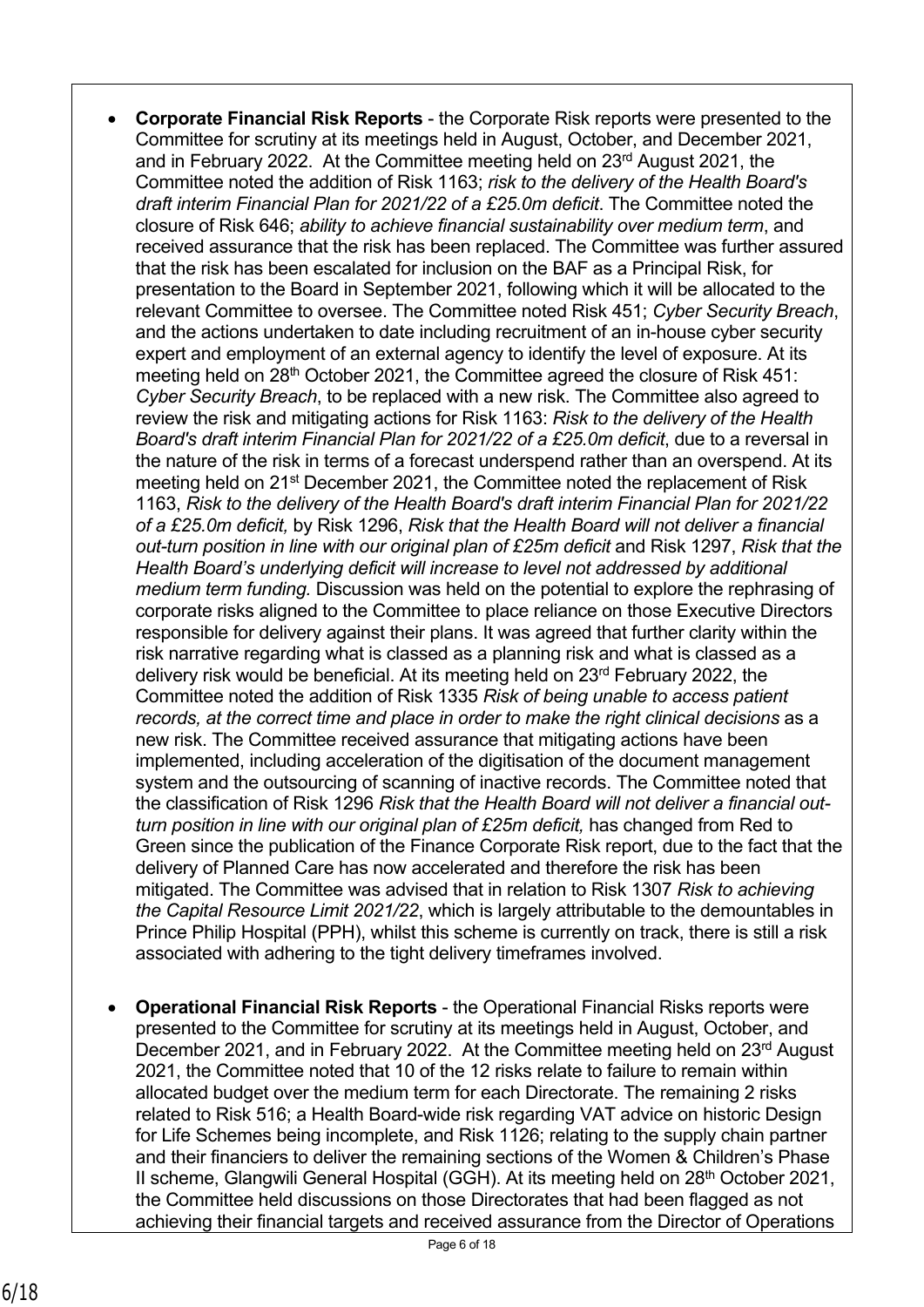and the Director of Primary Care, Community and Long Term Care regarding the controls and mitigating actions in place. At its meeting held on 21st December 2021, the Committee received assurance from the report in terms of good governance and transparency of where the risks lie by site, directorate, and county area. The Committee received further assurance that the Audit and Risk Assurance Committee (ARAC) is sighted on all risks to ensure the effective triangulation of all risk areas. At its meeting held on 23rd February 2022, the Committee noted that, in relation to Risk 979 *Failure to remain within allocated budget over the medium term - GGH,* the narrative of which implying that GGH is the only site indicating staffing pressures, it was recognised that all sites and services are experiencing staffing issues and that a review of all operational risks is underway to identify commonalities across the organisation to enable a consistent approach to the escalation of risks.

- **Financial Plan Development Update** at its meeting held on 21st December 2021, the Committee received the Financial Plan Development Update report, outlining the Health Board's Integrated Medium Term Plan (IMTP) that was currently under construction, covering the three-year period 2022/25. At its meeting held on 23rd February 2022, the Committee was advised of the submission of an Accountable Officer letter to WG on 28th February 2022 setting out the Health Board's challenge in delivering an IMTP. The Committee received assurance that the Health Board will submit an IMTP in due course, albeit not by 31<sup>st</sup> March 2022, and received assurance that discussions with WG had been helpful in determining the agreement of a Three Year Plan by 31<sup>st</sup> March 2022 with WG recognising the Health Board's desire to submit a deliverable IMTP in due course.
- **Social Value and Carbon Reporting** at its meeting held on 28<sup>th</sup> October 2021. the Committee received the Social Value and Carbon Reporting update, highlighting the progress made against the Health Board's Planning Objective 6H regarding HDdUHB's carbon footprint and opportunities for local sourcing in support of the foundational economy. The Committee noted that WG has set a requirement for all public sector organisations to complete a carbon baseline to estimate the net carbon footprint for Wales, which was submitted to WG by 31<sup>st</sup> October 2021. The Committee was advised that analysis of these assessments will be utilised to inform the Health Board's ambition and vision moving forward and it is anticipated that this vision will be documented within a strategy, and an action plan for delivery of this vision developed. In terms of social value, the first piece of work to come to fruition will be an understanding across all geographical wards and across all Well Being and Future Generations Act goals to develop a deprivation needs analysis to enable county teams to respond to the planning and delivery of services close to population needs. The next piece of work will entail a review of the Health Board's Procurement Strategy, which is anticipated to be completed by the end of December 2021 to guide plans for next year and the medium term. The Committee welcomed the fact that the Health Board is working in conjunction with Aberystwyth University, Powys Teaching Health Board and Betsi Cadwaladr University Health Board on an Institute for Rural Healthcare Economics, which will contribute to innovative thinking in addition to supporting the development of metrics to report, measure and plan services. In relation to carbon reporting, the Committee noted that WG has published a reporting guide, which the Health Board responded to by  $29<sup>th</sup>$ October 2021. The Committee also noted that the supply chain is the biggest carbon contributor for the Health Board and HDdUHB's approach to measuring carbon within the supply chain has been identified by NHS Wales Shared Services Partnership (NWSSP) as an area of good practice for adoption nationally. At its meeting held on 23rd February 2022, the Committee was informed of the publication of the NHS Wales Decarbonisation Strategy in 2021, which provides an NHS Wales perspective working in conjunction with the Carbon Trust, to reach a target NHS reduction of 34% by 2030. The Committee was informed of work underway with the Carbon Trust to calculate the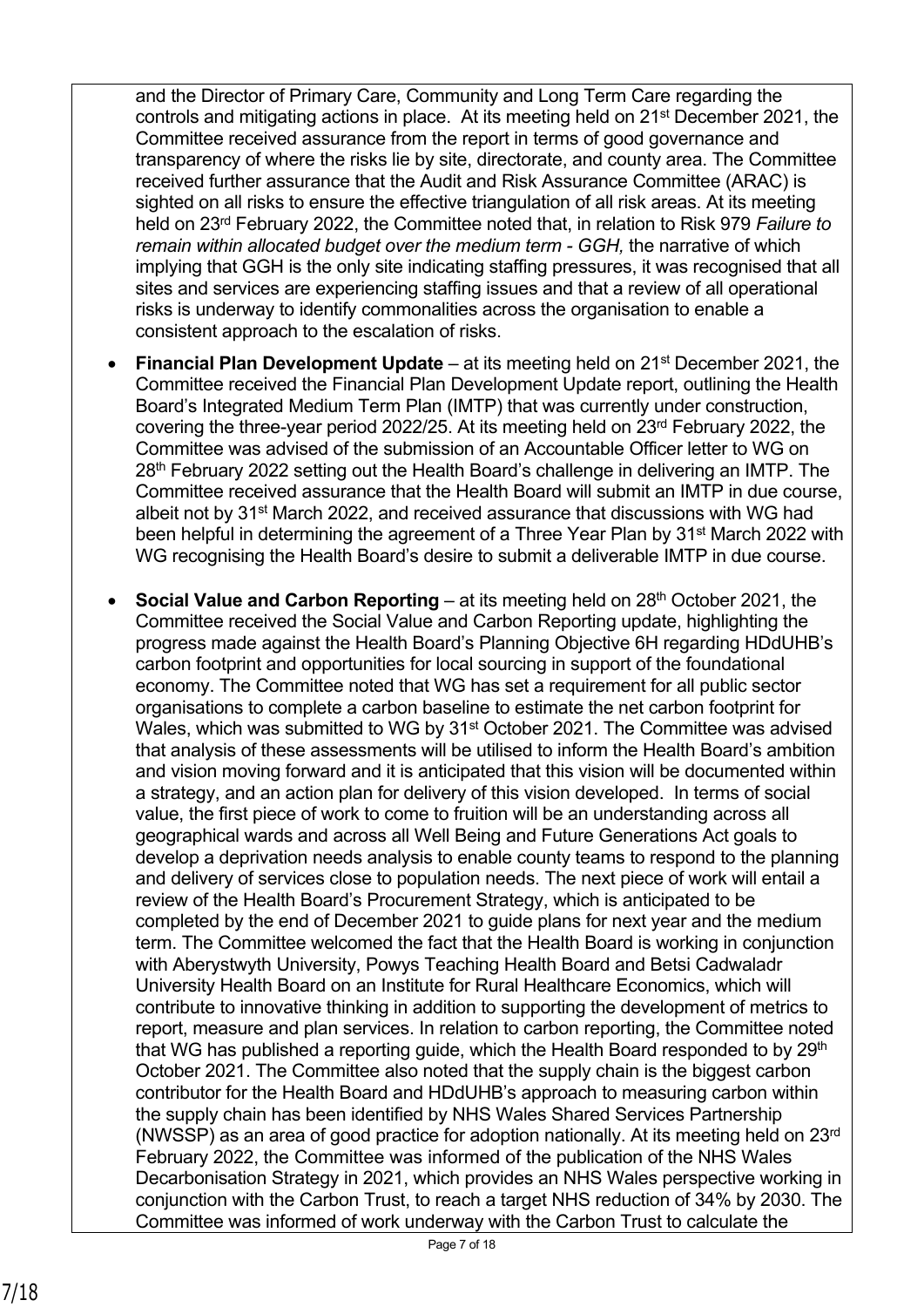Health Board's carbon footprint. Assessment has identified that 100,000 tonnes of CO2 is produced by the Health Board, mainly through the procurement of goods and services rather than through direct carbon emissions from property and travel. The Committee was also informed of work underway to develop a Carbon Literacy Programme and the intention to submit a strategic plan to the Board in Q1 2022/23 to address the carbon challenges with links to sustainability and green initiatives. The Committee was informed that, although Wales has not yet assessed the financial implications of its strategy, significant investment will be required in capital for buildings. Assurance was provided that, whilst the overall capital allocation for NHS Wales has markedly reduced for 2022/23, it is anticipated that additional resources are to be directed towards environmental and sustainability challenges. Additionally, the Health Board has linked in with its three local authorities and other public sector organisations to identify opportunities to develop a collective solution in addition to accessing further funds. The Committee noted that two thirds of the Health Board's carbon footprint is attributed to procurement and recognised the importance of staff awareness and engagement once the strategy is developed. The development of a set of reporting metrics was also welcomed to enable the Committee to receive assurance on the progress of the strategy.

In addition to the papers listed above, the following papers were received by the Committee at its meetings held in 2021/22:

- **Investment in Clinical Equipment** at its meeting held on 23rd August 2021, the Committee received the Investment in Clinical Equipment report, highlighting information from the Strategic Medical Device Replacement report previously presented to the Capital, Estates and Information Management & Technology Sub-Committee at its meeting on 21<sup>st</sup> July 2021. The Committee noted that recurring resources within Clinical Engineering will be required to ensure adequate maintenance arrangements are established and implemented whilst the inventory remains at its current level of 31,405 devices, with a replacement cost estimated at £91.8m. The Committee noted that the significant increase in the medical device inventory between 2019 and 2020 had been almost entirely attributable to devices acquired for, and during, the early stages of COVID-19 preparations. The Committee was advised that the Health Board should expect that the number and value of devices due/overdue for replacement will increase to avoid potential detriment of patients, staff and organisational safety. The Committee was reminded that equipment sourced via the Charitable Funds route would contribute to the backlog replacement and therefore controls need to be implemented before investment in new equipment is considered via this channel. The Committee received assurance that this clinical equipment replacement risk is being developed into a Principal Risk for the Board Assurance Framework (BAF), which was submitted to the Board in September 2021.
- **Capital Financial Management**  at its meeting held on 23rd August 2021, the Committee received the Capital Financial Management report, providing details of the HB's Capital Expenditure Plan and Expenditure Profile Forecast for 2021/22, the Capital Resource Limit (CRL) for 2021/22, and an update regarding capital projects and financial risks. The Committee discussed and agreed that the delivery of capital planning should be aligned to the Strategic Development and Operational Delivery Committee (SDODC) rather than the Sustainable Resources Committee. The Committee agreed that subsequent Capital Financial Management reports would be submitted to future Committee meetings for information purposes.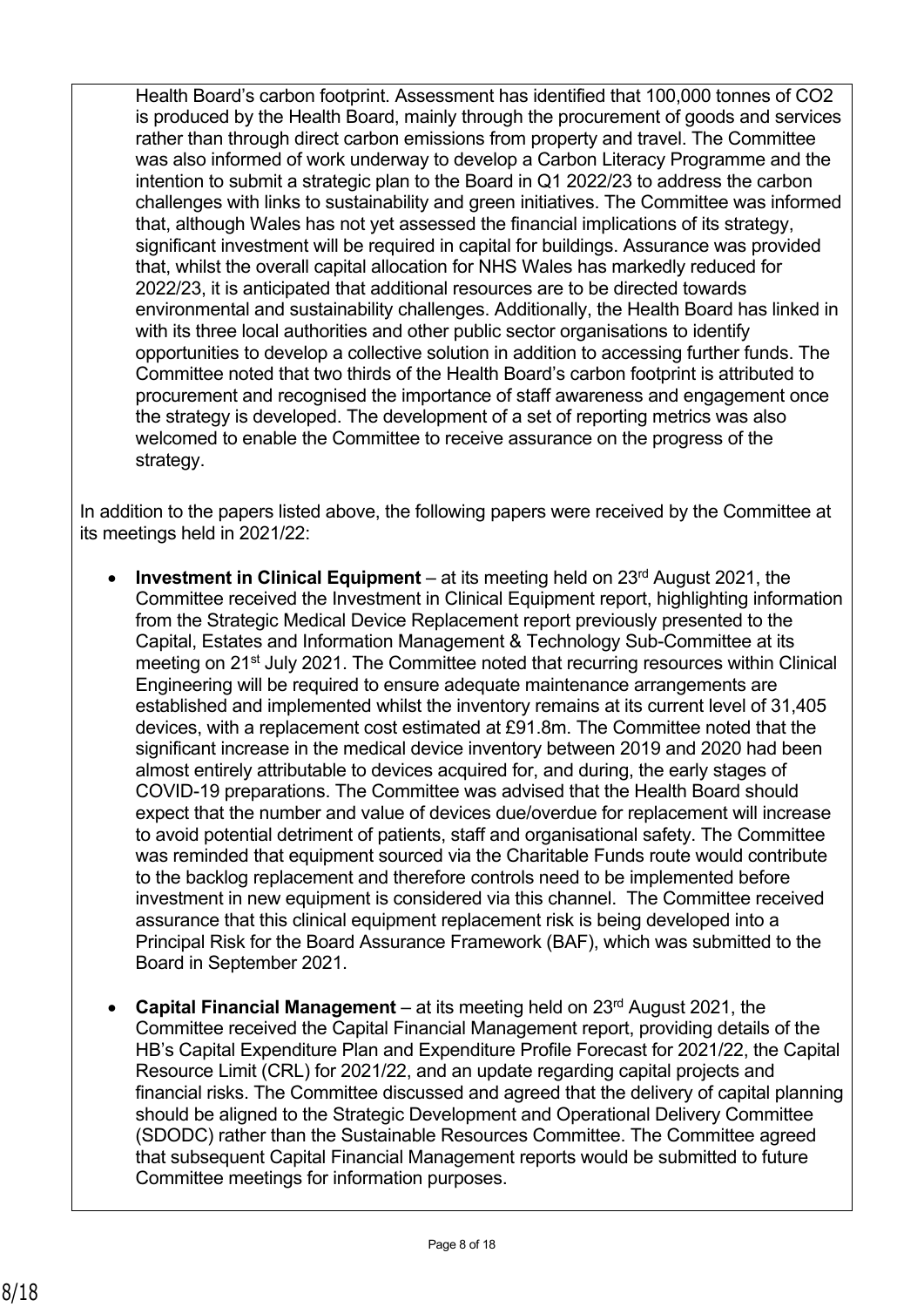- **Accountable Officer Letter** at its meeting held on 23rd August 2021, the Committee received the Accountable Officer letter, setting out the governance process in place to communicate a breach of statutory financial duty. The Committee was informed that the planned deficit in the 2021/22 financial year does not recover the cumulative deficit incurred to date which was reset to 1st April 2020, resulting in the Health Board presenting a draft budget that will breach its statutory financial duty for the three-year period of 2021/22 to 2023/24. In accordance with guidance from WG, the Health Board has not approved an Integrated Medium Term Plan. In addition, a deficit plan has been presented, identifying a deficit of £25m for the year, which requires the Health Board's Chief Executive as Accountable Officer to notify the Director General for Health and Social Services, WG. The Committee noted the absence of the £16m savings plan delivery in the Accountable Officer letter.
- **Savings Plan 2021/22** at its meeting held on 23rd August 2021, the Committee received a presentation outlining the process involved in achieving the savings required to deliver the financial year 2021/22 Interim Annual Plan, in addition to supporting delivery of the key ambitions set out in the A Healthier Mid and West Wales strategy. It is anticipated that the Health Board will be in a position to report on patient reported outcomes by the end of March 2022.
- **COVID-19 Fixed Term Contract Staff** at its meeting held on 23<sup>rd</sup> August 2021, the Committee received the COVID-19 Fixed Term Contract Staff report, providing an overview of the decision-making processes involved in Health Board awarded fixed term contracts to mitigate the workforce challenges faced since the start of the COVID-19 pandemic, and the risks to be managed over the coming months. The Committee was assured that the Health Board is mindful of the impact on long term employment rights of staff and that the situation would be reviewed by Executive Team in January 2022. The Committee noted that a decision regarding the issue should be considered by the People, Organisational Development and Culture Committee (PODCC).
- **Digital Inclusion** at its meeting held on 28<sup>th</sup> October 2021, the Committee received the Digital Inclusion report, providing an overview of the Digital Communities Wales (DCW) Programme, established by WG in 2019 to support organisations across Wales to embed digital inclusion in their day to day practices and incorporate digital inclusion activities into their strategic plans. It was noted that organisations are required to demonstrate their commitment to the digital inclusion programme and objectives by signing a pledge and producing an action plan to work towards the delivery of interconnected missions to enable digital inclusion; equipping people with the motivation, access, skills, and confidence to engage with an increasingly digital world, based on their needs. The Committee acknowledged the requirement to work in partnership with its three local authorities to address the recognised lack of connectivity. The Committee received assurance that specific planning objectives would be developed in relation to this programme for inclusion within the Health Board's IMTP. The Committee supported the recommendation that HDdUHB commits and signs up to the Digital Inclusion Pledge and establishes a programme around Digital Inclusivity. The Committee also supported the recommendation that the Senior Responsible Officer (SRO) for the Digital Inclusion Plan is HDdUHB's Digital Director, and that delivery of the action plan will be in partnership with Health Board directorates.
- **Value Based Health Care Update**  at its meeting held on 21st December 2021, the Committee received the Value Based Healthcare (VBHC) Update report and presentation, outlining the Health Board's implementation of a VBHC programme and implementation of the tools and support to capture PROMs and PREMs. The Committee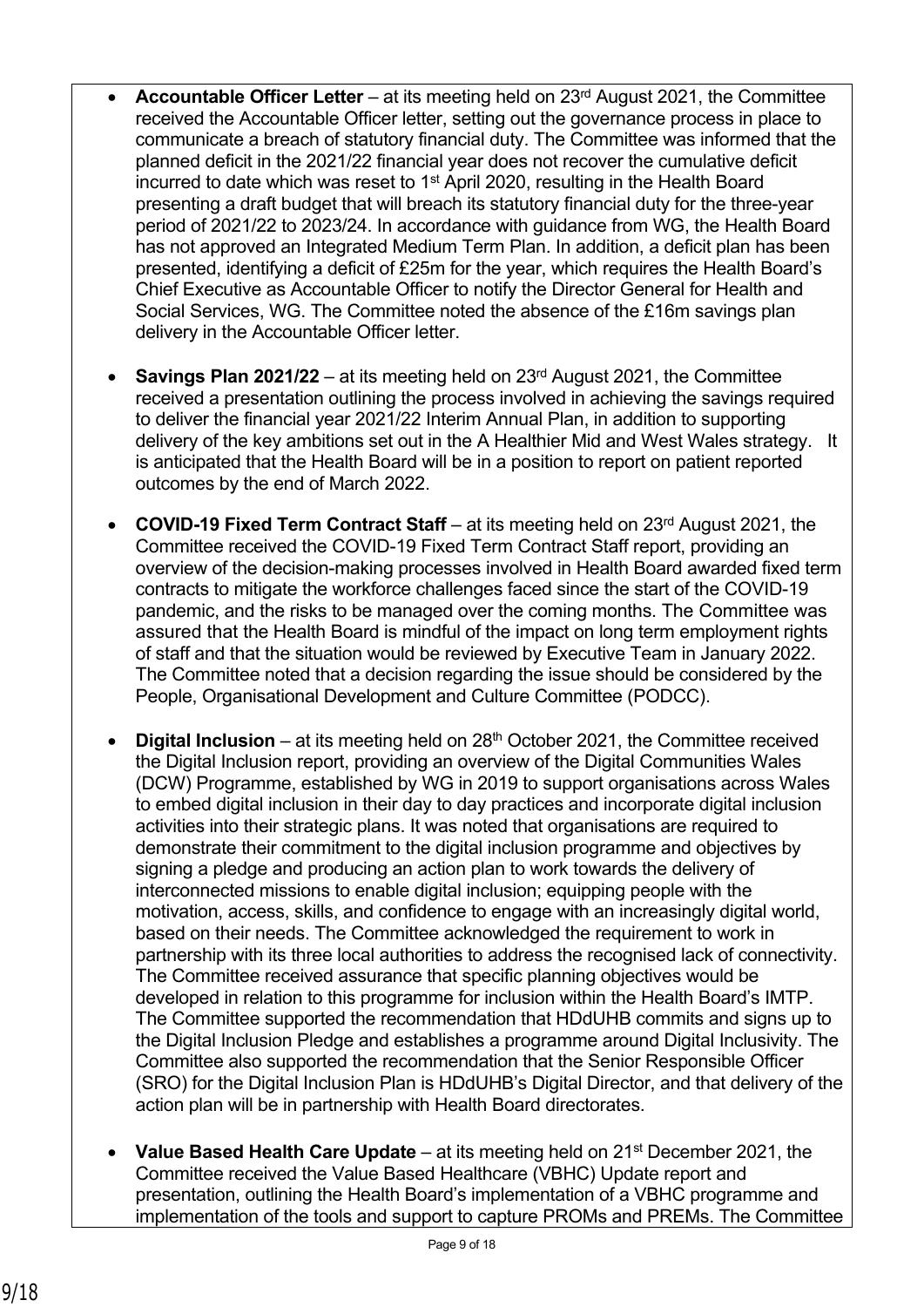noted the Health Board's success in running two unique case-based education programmes in partnership with Swansea University, representing the first VBHC courses undertaken by a health board. The Committee was advised that an additional course will be held in Spring 2022 in partnership with Powys Teaching Health Board and Betsi Cadwaladr University Health Board (BCUHB) with a focus on diabetes care within a rural setting. With regard to research and innovation, the Committee was informed of collaborations with Bangor and Aberystwyth Universities, in addition to the formation of the Health Board's TriTech Institute. The Committee also received *Our Approach to Value Based Health Care*, which sets out the Health Board's plan for the next 3 years. The Committee was advised of the challenges to the delivery of the plan, which include the effectiveness of digital platforms and data flow, the analytical capability of the data, challenging existing ways of thinking about innovative service remodelling, and workforce constraints in terms of appointing staff and the realignment of resources. The Committee received assurance that engagement with clinicians has been wide-spread with education programmes well attended by multi-professional clinicians and managers.

- **Extension of Lightfoot Solutions** at its meeting held on 23<sup>rd</sup> February 2022, the Committee received the Extension of Lightfoot Solutions report, confirming the extension of the contract with Lightfoot for recovery planning and waiting list backlog reduction to 31<sup>st</sup> July 2022, after which the Health Board is committed to bringing the analytical capability in-house through the development of an alternative approach to this provision. The Committee noted that the Health Board's Digital team anticipates a beta demonstrable version will be available by the end of March 2022, prior to a formal launch in June 2022. The Committee received assurance that learning will be taken from the work with Lightfoot and that the benefits of the arrangement will be replicated by the in-house platform. The Committee supported the proposed exit strategy with the development of an in-house advanced analytical platform.
- **Report to Board on 27th January 2022: Use of Consultancies to Support the Health Board Approvals** – at its meeting on 23rd February 2022, the Committee received the Use of Consultancies to Support the Health Board Approvals report as presented to the Board at its meeting on 27<sup>th</sup> January 2022, and supported the proposals outlined in the report.

## **Assurance Items**

The following papers were received by the Committee:

• **Assurance on Planning Objectives Aligned to SRC** – at its meetings held on 23rd August 2021, 28th October 2021, 21st December 2021 and 23rd February 2022, the Committee received the Planning Objectives Update report, mapping the progress made to date and future actions required to deliver against each of the Finance Planning Objectives aligned to the Sustainable Resources Committee. At its meeting held on 28<sup>th</sup> October 2021, the Committee noted that it is slightly behind on reporting against PO 6I (*By September 2021, propose new Planning Objectives to establish locality resource allocations covering the whole health budget (and social care where agreed with partners) and test innovative approaches to driving the shift of activity from secondary care settings to primary and community care. Additional aims will be to ensure secondary care thrives in doing only what it can do, shifts are based on the needs and assets of the local population, and localities progressively close the gap between budget and target resource allocation*) and 6J (*To develop, by 30 September 2021, a plan to deliver £16m of recurrent savings based on opportunities for technical and allocative*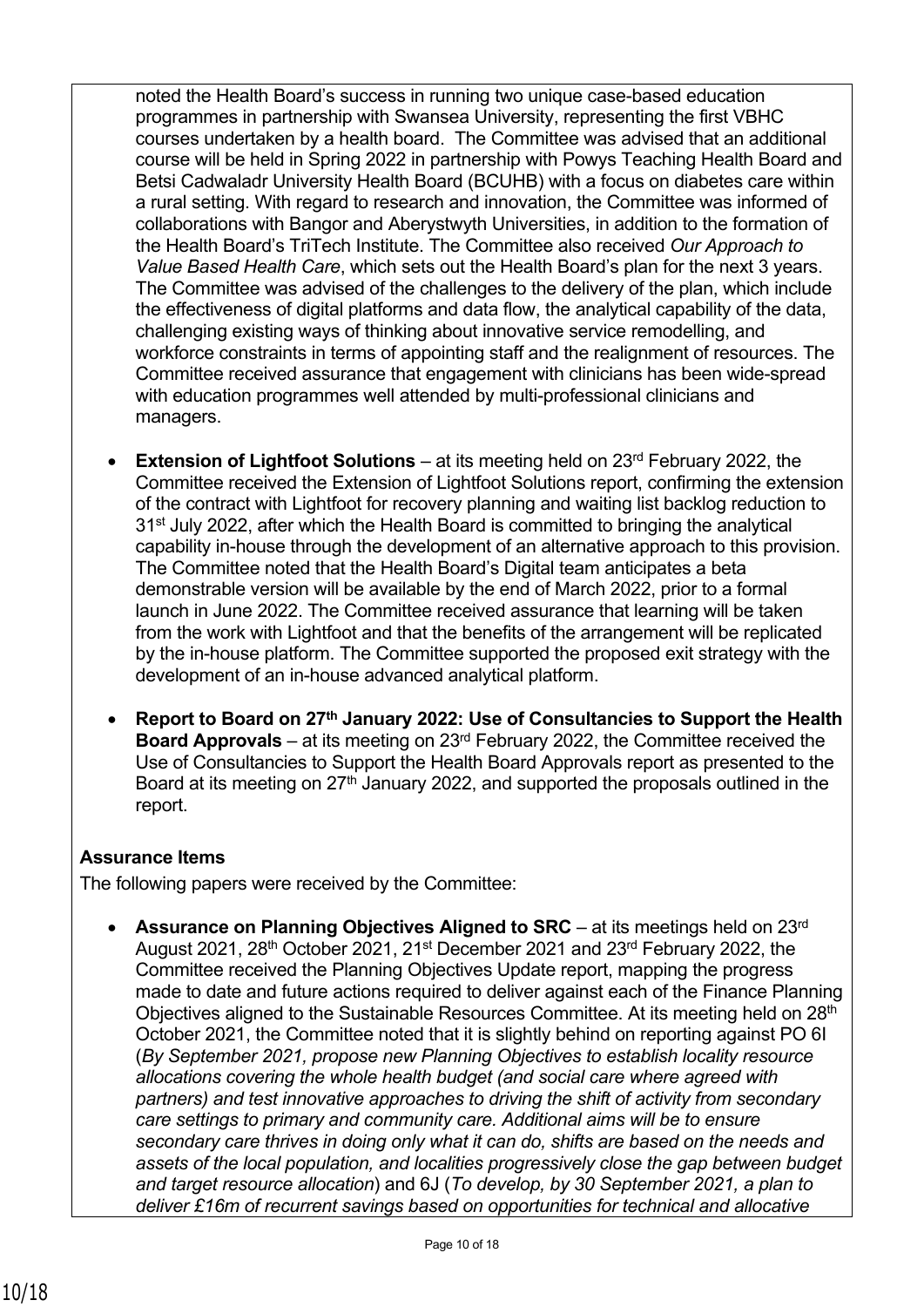*efficiencies across the Health Board's budgets. The savings will need to be deliverable on a pro rata basis by the end of the financial year to ensure that the underlying deficit does not further deteriorate. This will be based on the Health Board's developing opportunities framework and developed in conjunction with budget managers across the organisation*) and welcomed the attendance of the Medical Director and Director of Strategic Development and Operational Planning to a future meeting to provide assurance to the Committee. In light of queries regarding the progress of PO 6H: *to undertake a full analysis of the Health Board's supply chain in light of the COVID-19 pandemic*, the Committee received assurance that a workshop would be held on 21st December 2021 with the aim of providing assurance regarding the medium term strategy on delivering the improvements required. At its meeting held on 21st December 2021, the Committee discussed the 3 Planning Objectives that reflect the advancement of Value Based Health Care under the responsibility of the Medical Director, which include PO 6D, 6E, and 6F*.* The Committee received assurance on the progress made against their delivery and further assurance with a workshop focusing on Social Value subsequently held following the Committee meeting. At its meeting held on 23rd February 2022, the Committee received assurance that progress is being made in areas such as Value Based Health Care and the capture of PROMs across the system.

- **Integrated Performance Assurance Report (IPAR)** at its meeting held on 28<sup>th</sup> October 2021, the Committee received the IPAR, detailing all measures relating to the *Safe, Sustainable, Accessible and Kind Care* strategic objective. For the SRC, these include measures relating to Finance, Individual Patient Funding Requests and Continuing Health Care. The Committee noted the special cause concerning variation for agency spend and variable pay due to current high vacancies, absence cover and continued pressures in emergency departments across the four acute sites. At its meetings held on 21st December 2021 and 23rd February 2022, the Committee noted the continuing increasing trend for agency premium and variable pay. At its meeting held on 23rd February 2022, the Committee raised the possibility of a national contract for agencies. It was noted that while there are framework agency providers, due to demand and the potential for risk, use of non-framework agencies has increased.
- **Balance Sheet** at its meetings held on 23rd August 2021, 28th October 2021 and 23rd February 2022, the Committee received reports detailing the Health Board's Balance Sheet position, together with the monthly scrutiny of the Balance Sheet and further developments. At its meeting held on 28th October 2021, the Committee discussed the increase in medical negligence claims costs by £16m as a result of four recent claims and raised concern as to the availability of intelligence suggesting similar large shifts in provision over the next few months. However, the Committee was advised that the position is in line with trends seen across the other home nations. The Committee noted the Health Board's risk share from the Welsh Risk Pool and were advised that in light of the current climate, NHS Shared Services Partnership (NWSSP) is looking to increase this by an additional £12m for the next financial year, which would provide HDdUHB with an additional £1.5m share. It was further noted that the situation is likely to be an increasing trend for this year and next. With regard to the movement of £13m from the opening position, and an explanation for the reduction of £8m for fixed assets, the Committee was advised at its meeting held on 23rd February 2022 that this is related to depreciation, and the significant expenditure on the PPH demountables scheme over the past few months was highlighted. The Committee was informed that Blackline is now the platform used by Finance to prepare, approve and review the Balance Sheet reconciliations, and received assurance that Internal Audit would be reviewing this as part of their work programme for 2022/23. Both the Committee and Internal Audit would then be able to receive assurance from the change in procedure.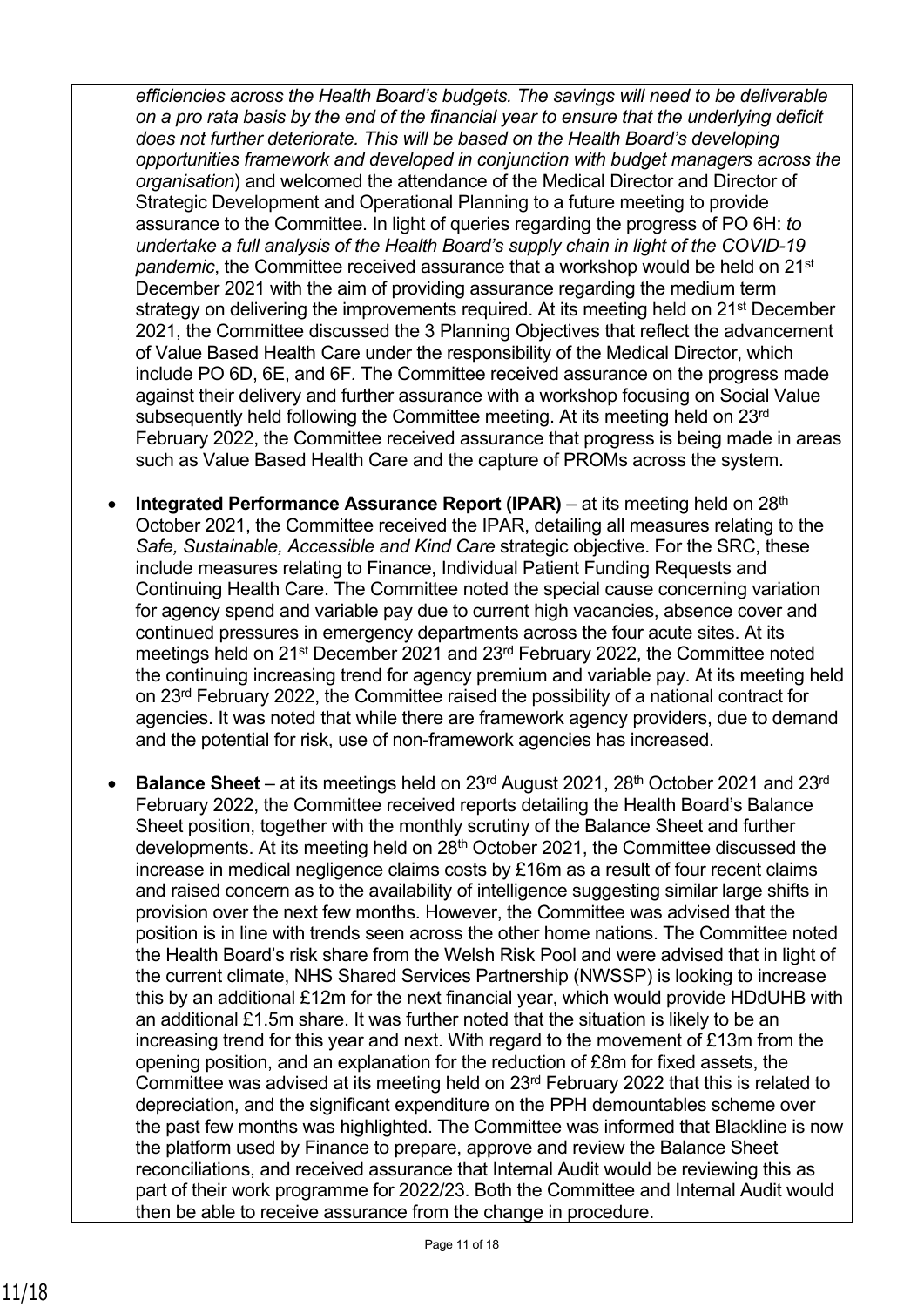- **NWSSP Performance Report**  at its meeting held on 23rd August 2021, 21st December 2021 and 23rd February 2022, the Committee received quarterly reports of the NHS Wales Shared Services Partnership (NWSSP) Performance, providing a summary of performance data in respect of the services provided by NWSSP, which reflect the Health Board's analysis of the Balance Sheet. The Committee noted that a consistent area of concern is the Time to Shortlist by Managers indicator. At its meeting held on 21<sup>st</sup> December 2021, the Committee received a presentation from NWSSP which included a summary of the services provided by NWSSP, the organisation's strategic objectives, their IMTP for 2022-25 and its approach to social value. The Committee received positive assurance from the presentation by NWSSP regarding partnership working, foundational economy opportunities to support the Health Board, and employment initiatives in South West Wales.
- **Information Governance Sub-Committee Update Report** the Committee received the Information Governance Sub-Committee (IGSC) Update Reports at each of its meetings in 2021/22. At its meeting held on 23rd August 2021, the Committee noted the Health Board's performance for clinical coding for Q1, 2021/22 as 66.2%, which is considerably below the 95% requirement, noting the reasons behind coding noncompliance are the high levels of sickness and self-isolation as a result of the COVID-19 pandemic. The Committee was assured that, with additional coders undertaking further training, the clinical coding team anticipate that the necessary 95% target for coding completeness within month would be achieved by December 2021. The Committee commended the Sub-Committee's focus on the increase in the number of staff access breaches requiring notification to the Information Commissioner's Office (ICO) in recent months. At its meeting held on 28<sup>th</sup> October 2021, the Committee noted that clinical coding performance of 72% is below the 95% target requirement, and received assurance that performance is being monitored prior to the implementation of an improvement plan, together with the recent appointment of a number of clinical coding trainees. The Committee requested the development of a business case to ensure that the Health Board's managed GP Practices are compliant with the Information Governance Toolkit. The Committee also requested updates to be provided within future IGSC update reports regarding the current concerns over external storage facilities. The Committee received and approved the revised IGSC Terms of Reference. At its meeting held on 21st December 2021, the Committee was pleased to note that Clinical Coding performance has exceeded the 95% WG target requirement, standing at 96.7% as of 21<sup>st</sup> December 2021. The Committee also noted that a review is currently being undertaken with external providers of Corporate and Records Management storage across the Health Board and received assurance that this will continue to be reported to Committee via the IGSC Update Report. In relation to Cyber Security and Network and Information Systems (NIS) Directive, the Committee was informed that a group of the Sub-Committee will be established to address the recommendations following the Network and Information Systems Regulation Cyber Assessment Framework and received assurance that that the Health Board is considered secure against the recent cyber-attack on the NHS. The Committee ratified the Freedom of Information and Environmental Information Regulation Policy approved by the Sub-Committee. At its meeting held on 23rd February 2022, the Committee received assurance that the Information Governance team continue to undertake audits of record storage facilities, both internally and externally to the Health Board and that a risk assessment for each facility will be undertaken. In relation to the Cyber Security and Network and Information Systems (NIS) Directive, the Committee was informed of the recent Price Waterhouse Cooper (PWC) report regarding the Ireland Health Service Executive (HSE), which had been victim to a recent ransomware attack and was subsequently unable to provide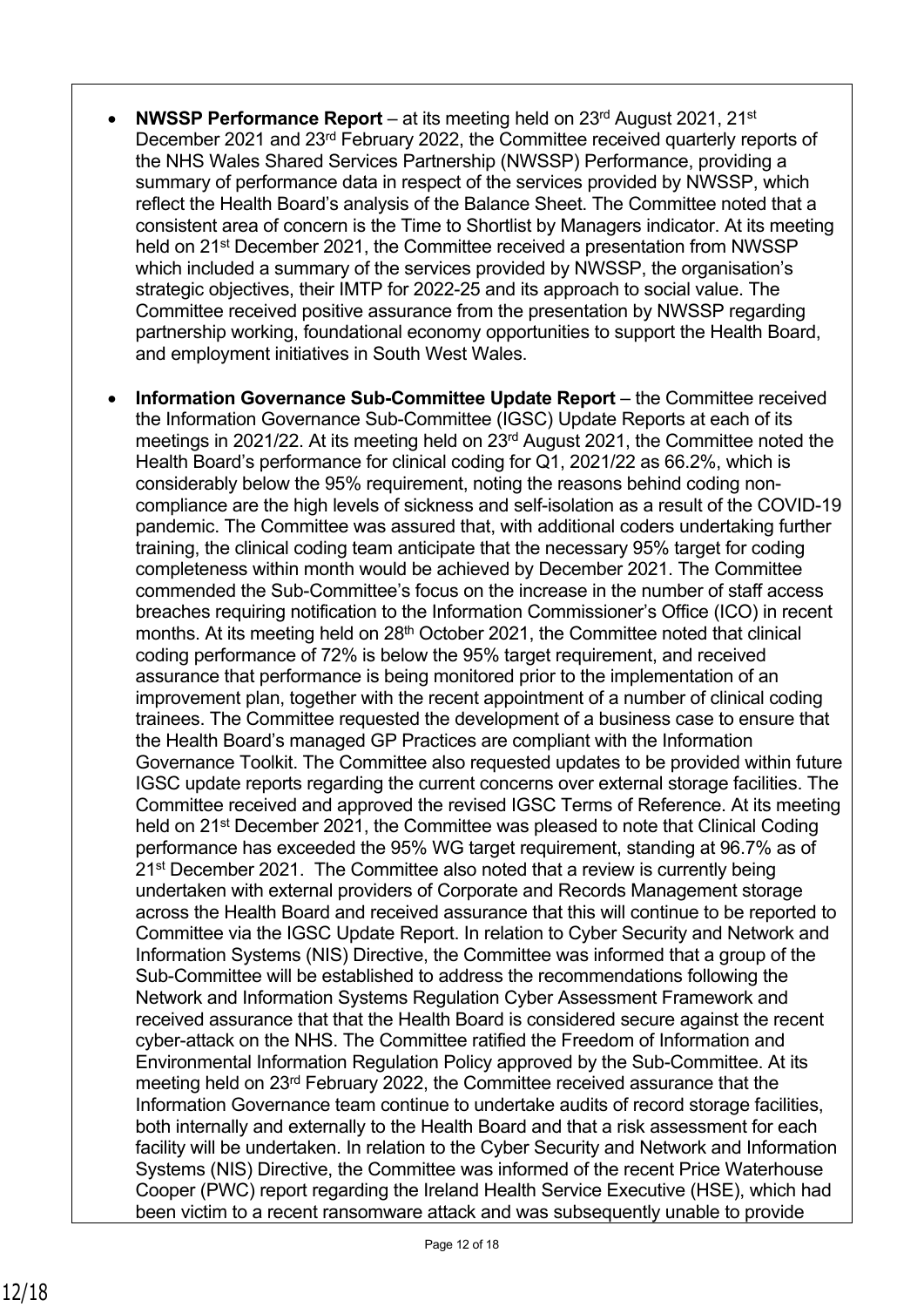healthcare, highlighting the importance of investigating alerts. It was acknowledged that lessons learned from the HSE experience should be applicable elsewhere, particularly as the Health Board continues to develop its monitoring and response capabilities with the expectation that the number of alerts received will significantly increase. Regarding concerns whether the escalating tensions with Russia will have an impact on cyber security, the Committee received assurance that staff regularly receive reminders to be vigilant via global emails and that a communications plan is under development. The Committee approved the Written Control Documentation Policy (190).

- **Strategic and Operational Business Intelligence** at its meeting held on 23<sup>rd</sup> August 2021, the Committee received the Strategic and Operational Business Intelligence Report, providing a synopsis of the Health Board's current and future contractual arrangements with the analytical company Lightfoot Ltd. It was noted that the report had been submitted to the July 2021 Public Board meeting where it was requested that the report be considered by the Sustainable Resources Committee to provide the assurance required by Board in considering approval of further funding. The Committee received assurance on the clear exit strategy attached to the investment with no commitment required to continue using the services involved. The Committee supported the continuation of the relationship with Lightfoot, predicated on the basis of the clear exit strategy and skills transfer to internal teams to build upon the competencies of managers to use the information to improve service delivery.
- **Ministerial Directions** at its meeting held on 23rd August 2021, the Committee received, for information, a status update and assurance that all NHS Non-Statutory Instruments (Ministerial Directions) received from WG in 2020/21 have been implemented or adopted by the Health Board.
- **Resource Allocation and Consumption: A County Perspective** at its meeting held on 23rd August 2021, the Committee received the Resource Allocation and Consumption – A County Perspective report, which set out the conclusions reached from a population-based assessment of activities and cost of care. It was noted that each cost driver in the Health Board has been analysed, and the costs of care allocated to each of the three counties/localities, to derive resource consumption based on registered populations in each county. The report analysis reveals that Carmarthenshire drives much of the underlying deficit, however, on a per capita basis, Pembrokeshire appears to be driving more deficit and, based on activity levels, Ceredigion is more in line with the level of financial resources that are attributable to its population; further work will therefore be undertaken at a cluster level. The Committee was advised of discussions taking place with County Leads to correlate this high level information with their operational knowledge to inform the next stages of development, which would help align this information with the integrated locality planning work to determine those areas which require further focus.
- **Cyber Security (Update on Risk 451)** at its meeting held on 28<sup>th</sup> October 2021, the Committee received the Cyber Security (Update on Risk 451) report, noting that a security assessment for HDdUHB had been undertaken in January 2018, resulting in the publication of a local HDdUHB summary report, the NHS Wales External Security Assessment - HDdUHB Report and Improvement Plan. Since then, the Health Board's Digital Team has been working with Digital Health and Care Wales (DHCW) to enact the action plan to provide assurances to the Health Board that, in the event of further cyberattacks, HDdUHB and the wider NHS in Wales would be secure. The Committee received assurance that a risk assessment has been developed for the resilience of networks within the Health Board, which has identified a number of risks and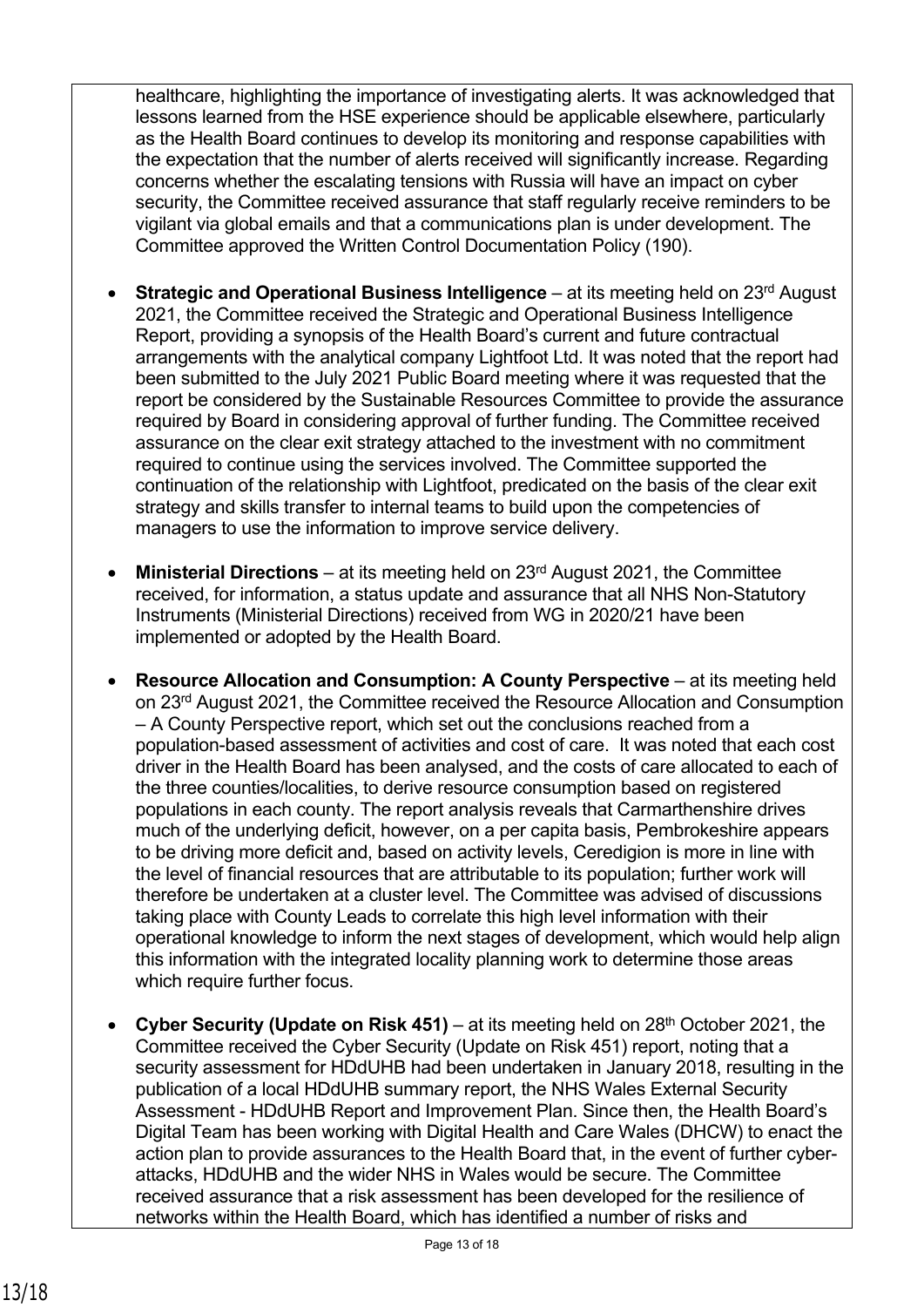vulnerabilities that are currently being worked through to improve cyber security and assess current compliance against the regulations. The Committee agreed the closure of Risk 451 and the creation of a new risk to recognise the wider implications of cyber security.

- **Business Case Process** at its meeting held on 28<sup>th</sup> October 2021, the Committee received the Business Case Process report, outlining the new structure for the scrutiny and approval of business cases via the Health Board's Use of Resources Group, which reports directly to Executive Team. The Committee received assurance that business cases would be presented to the Sustainable Resources Committee for assurance prior to presentation to Board for approval. The Committee also received the Use of Resources Group's Terms of Reference for information.
- **Welsh Health Circulars** at its meeting held on 23rd February 2022, the Committee received the Welsh Health Circulars (WHC) report, providing an update on progress in relation to the implementation of the following WHCs, which fall under the remit of SRC and its Sub-Committee structure:
	- o 007-15 Update on the All Wales Position of the Emergency Department Clinical Information Management System (EDCIMS) - no online link available
	- o 049-15 Operational Standards for Use of the NHS Number
	- o 003-20 Value Based Health Care Programme Data Requirements

o 024-21 NHS Wales's contribution towards a net-zero Public Sector by 2030 The Committee received assurance on the management of WHCs in terms of when the WHC would be delivered, any barriers to delivery, impacts of non/late delivery and assurance that the risks associated with these are being managed effectively.

### **Information Items**

- At each meeting during 2021/22, the Committee has been presented with the following papers for information:
	- o Sustainable Resources Committee Work Programme 2021/22
	- o Notes from the Finance Touchpoint Meetings (held in alternative months to the Committee meetings)
	- o Update on All-Wales Capital Programme: 2021/22 Capital Resource Limit and Capital Financial Management (from 28th October 2021)
	- o Agile Digital Business Group Update Report (from 28th October 2021)
- **Notes from the Finance Touchpoint Meetings** Notes from the Finance Touchpoint Meetings held on  $27<sup>th</sup>$  July,  $28<sup>th</sup>$  September,  $23<sup>rd</sup>$  November 2021, and  $24<sup>th</sup>$  January 2022 were presented to the Committee at its meetings held on 23<sup>rd</sup> August, 28<sup>th</sup> October, 21st December 2021, and 23rd February 2022.
- **Agile Digital Business Group Update**  updates from the Group's meetings held on 20<sup>th</sup> September 2021 and 20<sup>th</sup> December 2021 were presented to the Committee at its meetings held on 28th October 2021 and 23rd February 2022.

In addition to the papers listed above, the following papers were received by the Committee:

• **Home Based Care Service Workforce –** at its meeting held on 28<sup>th</sup> October 2021, the Committee received the Home Based Care Service Workforce report, to provide assurance to the Committee on the financial implications of the decision taken by the Health Board's Executive Team/Gold Strategic Group at its meeting on 8<sup>th</sup> September 2021 to extend the existing Bridging Service, in order that it can provide bridging support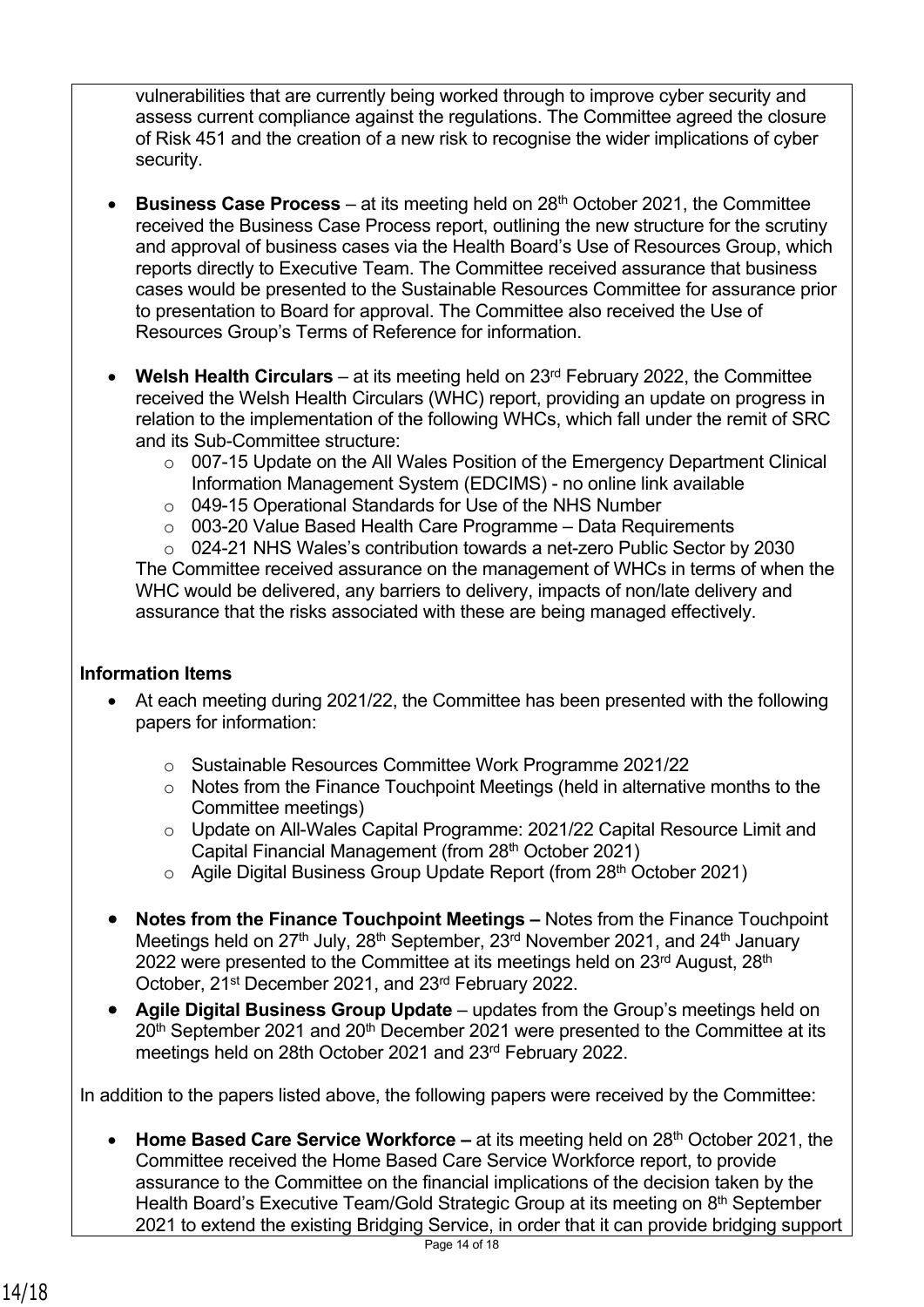to all patients awaiting domiciliary care up to the point when an appropriate package of care becomes available or 31st March 2022 (whichever is sooner). The report presented the workforce requirements put forward to extend the service, with their indicative financial implications for each county. The Committee received assurance from the report to proceed with the decision-making process undertaken and the risks to be managed during the coming months.

- **All Wales Independent Member Digital Network Highlight Report** at its meeting held on 23rd February 2022, the Committee received the All Wales Independent Member Digital Network Highlight Report, for information.
- **Procurement Initiatives** at its meeting held on 21st December 2021, the Committee received the Procurement Initiatives report identifying that procurement services are currently under-invested, however an additional £200,000 has been secured from NHS Wales Shared Services Partnership (NWSSP) to assist with further opportunities for the next IMTP round. The Committee welcomed the positive reporting with regard to the Foundational Economy and Decarbonisation initiatives, including the awarding of contracts for solar panels, electric vehicles, and air heat source pumps, which contribute to the Health Board's decarbonisation strategies.

### **Approval Items**

- **Strategic Cash Assistance** at its meeting held on 21st December 2021, the Committee approved the request for Strategic Cash Support for 2021/22 of £16m, prior to ratification by the Board at its meeting on  $27<sup>th</sup>$  January 2022.
- The Sustainable Resources Committee approved the following Financial Procedures during 2021/22:
	- o 699: Single Tender Action Procedure (approved 21st December 2021)
	- o 1054: Purchase to Pay Procedure (approved 21<sup>st</sup> December 2021)
	- o 071: Construction Industry Scheme Procedure (approved 21st December 2021)
	- o 082: Identification and Charging for Overseas Visitors for NHS Treatment (approved 21st December 2021)
	- $\circ$  083: Treatment of Private Patients Procedure (approved 21<sup>st</sup> December 2021)
	- $\circ$  089: Property Found on Hywel Dda Premises Procedure (approved 21st) December 2021)
	- o 096: Hospitality Provision Procedure (approved 21st December 2021)

### **Governance Items**

• **Finance Committee Self-Assessment 2020/21: Analysis of Findings –** at its meeting held on 23rd August 2021, the Committee received the Finance Committee Self-Assessment 2020/21 – Analysis of Findings report and received assurance that the recommendations identified would be considered in light of its new terms of reference and revised membership, and that a six month review of progress against the actions would be included within the Committee's annual work programme. At its meeting on 23rd February 2022, the Committee received the Committee's Self-Assessment 2020/21 Action Plan report providing assurance that any actions from the Finance Committee Self-Assessment 2020/21 are being progressed within the agreed timescales. The Committee recognised the benefit of inviting other directors and managers to attend Committee meetings, as and when required, to enable learning/continuous improvement rather than for inquisition. The Committee further recognised that this approach, in addition to the reintroduction of deep dives on the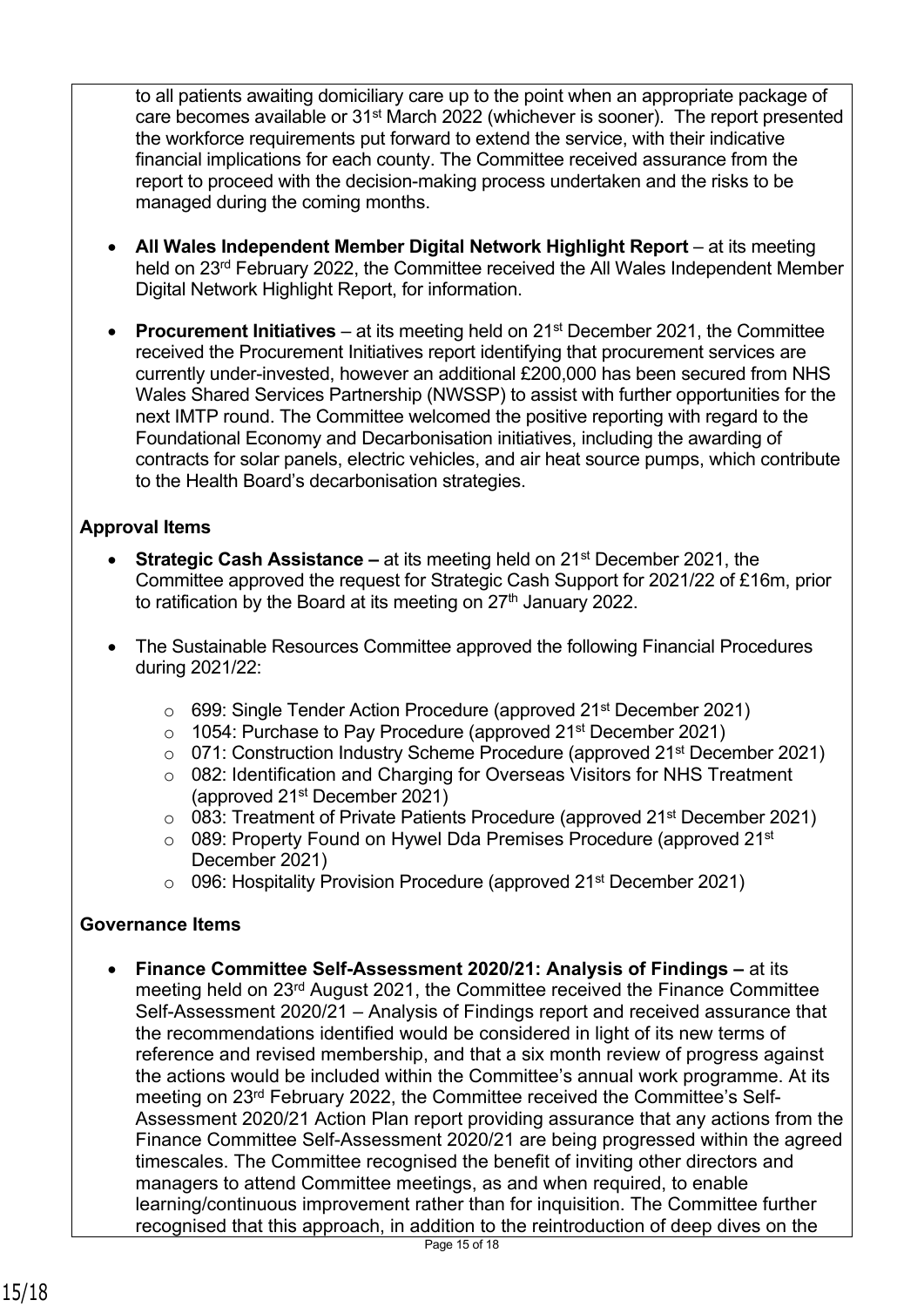Committee agenda, would facilitate a better understanding of service delivery challenges.

### **Key Risks and Issues/ Matters of Concern raised by the Committee to the Board during 2021/22 included:**

- **From the Committee meeting held on 23rd August 2021:**
	- o Recognising that there is no long term savings plan in place, and that the Sustainable Resources Committee meets bi-monthly, the Board is requested to consider this position in order to achieve medium term financial balance.
	- o Strategic and Operational Business Intelligence the Committee supported the continuation of the relationship with Lightfoot Ltd in principle, subject to further consideration of the exit strategy and skills transfer to internal teams to build upon the competencies of service delivery managers.

## • **From the Committee meeting held on 28th October 2021:**

- o Finance Report and Financial Forecast M6 2021/22 the position for the remainder of 2021/22 and the risk of undershooting against the deficit position as a result of the planned care recovery actions not keeping pace with the funding allocated.
- $\circ$  Cyber Security (Update on Risk 451) the work ongoing to address the Cyber Security risk and the Committee's agreement to the closure of Risk 451 to be replaced with a new risk.
- $\circ$  Integrated Performance Assurance Report to note the special cause concerning variation for agency spend and variable pay.

### • **From the Committee meeting held on 21st December 2021:**

- o Finance Report and Financial Forecast Month 8, 2021/22 Savings this year have been achieved, largely on a non-recurrent basis. However, there is a deterioration in the underlying deficit from £57.4m in 2020/21 to £68.9m in 2021/22 if further recurrent savings schemes of £11.5m are not identified
- o Financial Plan Development Update The scale of the challenge going into the next IMTP round and the significant change required, necessitating the Committee's confidence in the Health Board's ability to plan and deliver this change. This will be the subject of broader discussion at the February 2022 Committee meeting.
- **From the Committee meeting held on 23rd February 2022:** 
	- o Financial Plan Development Update- the position and handling strategy of the IMTP, subject to further discussions at Board Seminar on 11<sup>th</sup> March 2022 and the Public Board meeting on 31st March 2022.
	- o Information Governance Sub-Committee Update Report the increased global risk regarding cyber security in light of the current escalating tensions with Russia.

## **Sustainable Resources Committee Future Work Plan 2022/23**

During 2022/23, there will be a key focus for the Committee on the following:

- Route Map to Financial Balance, including the Opportunities Framework
- Social Value and Procurement
- Long Term Agreements and Healthcare Contracting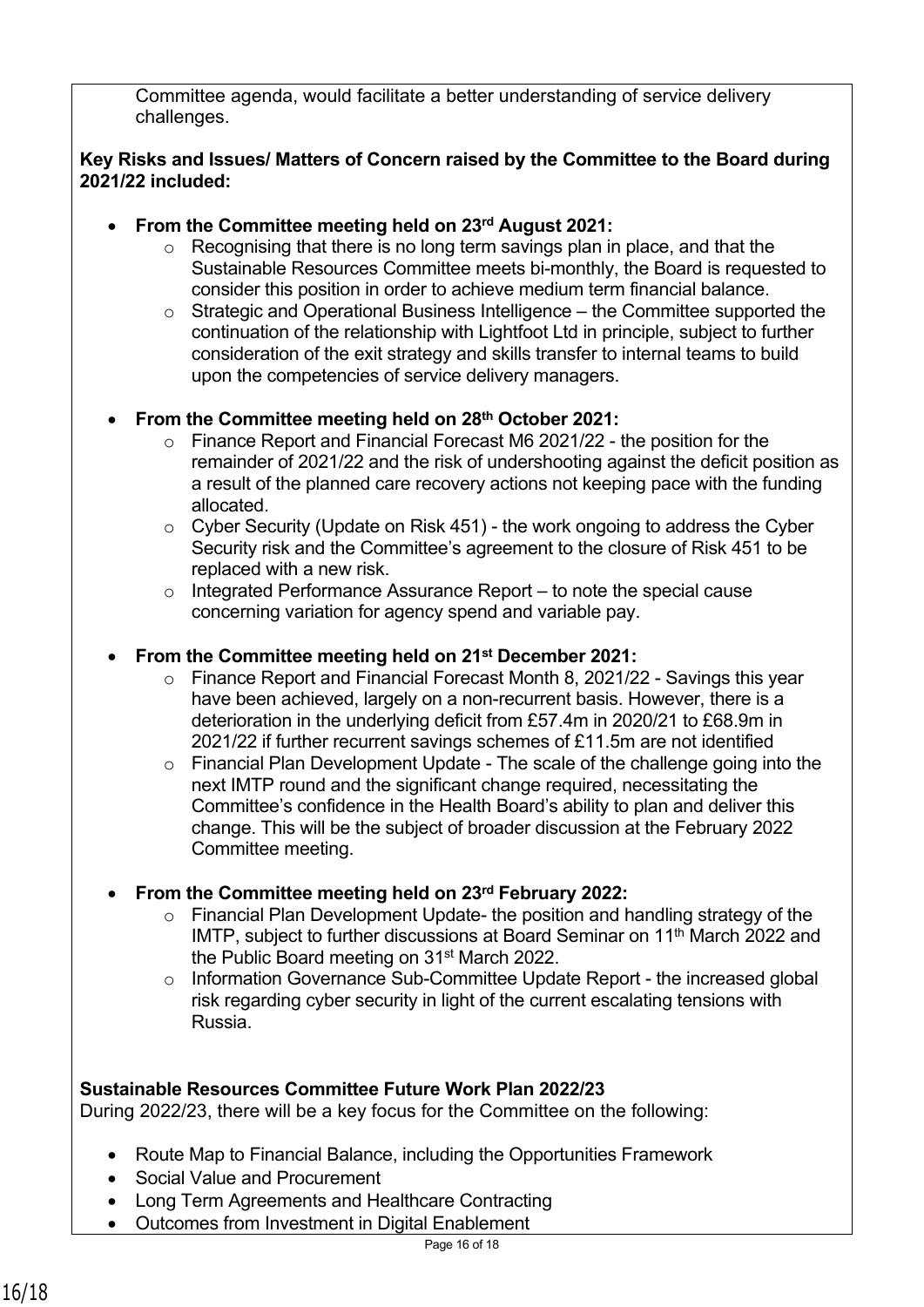- Linkage of Financial and Workforce Planning
- Capital Financial Management
- Scrutiny of Financial Risks

# **Argymhelliad / Recommendation**

The Board is requested to endorse the Sustainable Resources Committee Annual Report for 2021/22.

| Amcanion: (rhaid cwblhau)<br><b>Objectives: (must be completed)</b>                              |                                           |
|--------------------------------------------------------------------------------------------------|-------------------------------------------|
| Cyfeirnod Cofrestr Risg Datix a Sgôr<br>Cyfredol:<br>Datix Risk Register Reference and<br>Score: | Not Applicable                            |
| Safon(au) Gofal ac lechyd:<br>Health and Care Standard(s):                                       | Governance, Leadership and Accountability |
| <b>Amcanion Strategol y BIP:</b><br><b>UHB Strategic Objectives:</b>                             | Not Applicable                            |
| <b>Amcanion Llesiant BIP:</b><br><b>UHB Well-being Objectives:</b>                               | Not Applicable                            |

| <b>Gwybodaeth Ychwanegol:</b><br><b>Further Information:</b>                                                                                                   |                                                                          |
|----------------------------------------------------------------------------------------------------------------------------------------------------------------|--------------------------------------------------------------------------|
| Ar sail tystiolaeth:<br>Evidence Base:                                                                                                                         | Agendas, papers and minutes of the Committee<br>meetings held in 2021/22 |
| <b>Rhestr Termau:</b><br><b>Glossary of Terms:</b>                                                                                                             | Included within the body of the report.                                  |
| Partïon / Pwyllgorau â ymgynhorwyd<br>ymlaen llaw y Cyfarfod Bwrdd Iechyd<br>Prifysgol:<br>Parties / Committees consulted prior<br>to University Health Board: | <b>Sustainable Resources Committee</b>                                   |

| <b>Effaith: (rhaid cwblhau)</b><br>Impact: (must be completed)    |                                                                                                                                                                          |
|-------------------------------------------------------------------|--------------------------------------------------------------------------------------------------------------------------------------------------------------------------|
| <b>Ariannol / Gwerth am Arian:</b><br><b>Financial / Service:</b> | A sound system of internal control, as evidenced in the<br>Committee's Annual Report, will assist with ensuring<br>financial control, and the safeguard of public funds. |
| <b>Ansawdd / Gofal Claf:</b>                                      | SBAR template in use for all relevant papers and                                                                                                                         |
| <b>Quality / Patient Care:</b>                                    | reports.                                                                                                                                                                 |
| <b>Gweithlu:</b>                                                  | SBAR template in use for all relevant papers and                                                                                                                         |
| <b>Workforce:</b>                                                 | reports.                                                                                                                                                                 |
| Risg:                                                             | SBAR template in use for all relevant papers and                                                                                                                         |
| <b>Risk:</b>                                                      | reports.                                                                                                                                                                 |